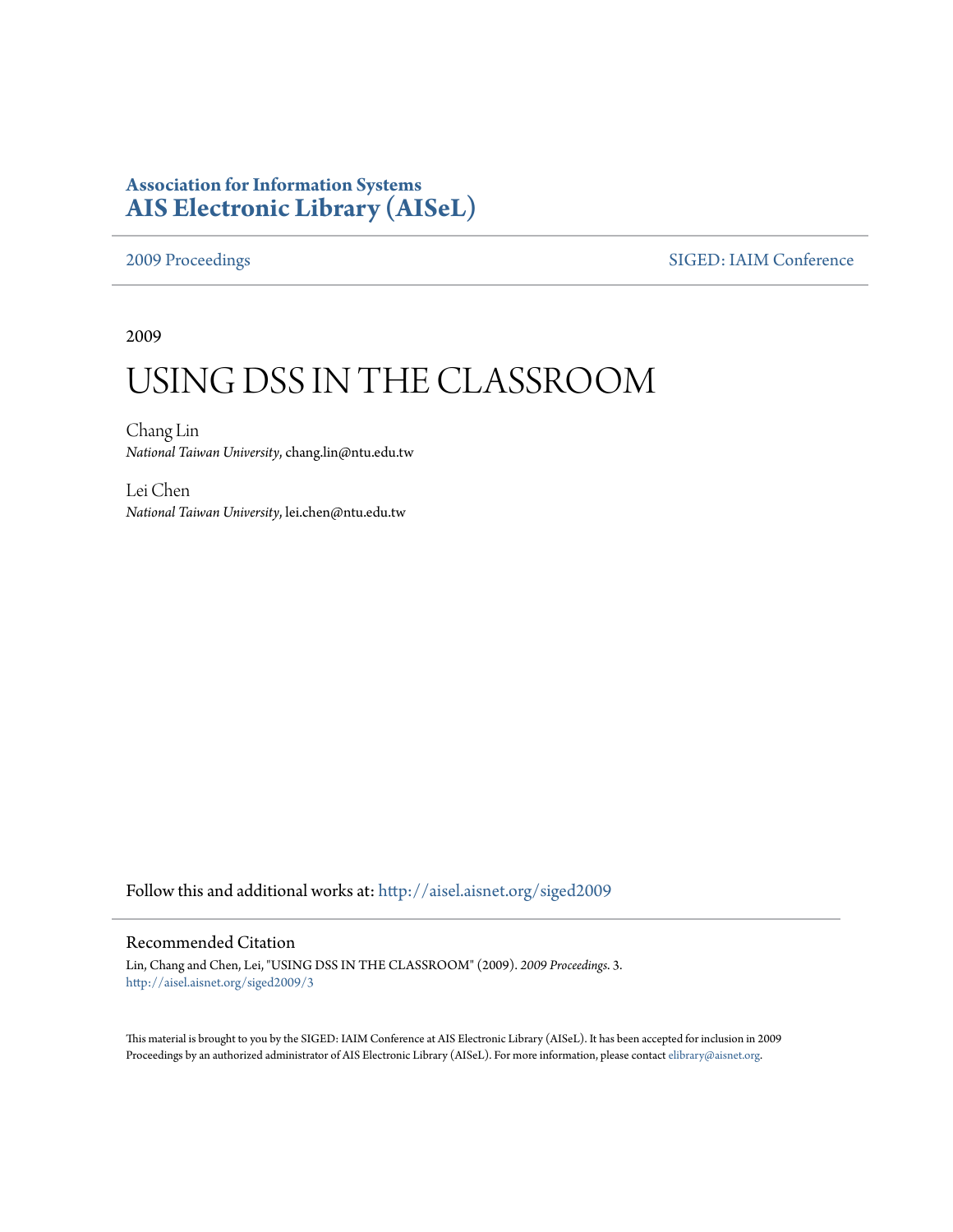#### **USING DSS IN THE CLASSROOM**

Chang Lin National Taiwan University Taipei, Taiwan chang.lin@ntu.edu.tw

Lei Chen National Taiwan University Taipei, Taiwan lei.chen@ntu.edu.tw

#### **Abstract:**

This research investigates the use of decision support systems while employing a classroom simulation game as a methodology. The goal of this paper is to find the unique patterns associated with the systems. Several techniques are employed to build the decision support model. The proposed model is applied in one MBA class and proved by the participants of the simulation experiments. Consequently, the model provides a feasible route to guide information technology specialists to establish effective and efficient decision support systems.

**Keywords:** Decision Support Systems, Simulations, Business Games.

#### **I. INTRODUCTION**

Decision support systems are widely used in today's businesses. One of the more interesting application of decision support systems is in healthcare settings. This paper explores how decision support systems are used for medical reasons and how we can influence the effectiveness of the systems.

Adults Chinese younger than 65 purchased 10.8 prescription drugs per year in the last few years. Those 65 or older purchased more than that – an average of 26.5 prescription drugs in 2001 and the number has increased since then. Each year, doctors write more than four billion prescriptions, of which four percent contain an error, and 1.5 million people are injured due to preventable adverse drug effects and medication errors. According to a much-cited Institute of Medicine report, dozens of thousands of the prescription errors are fatal. It seems that physicians can prevent 28 percent of those errors, but they need more information and better systems.

Improving physician responsiveness, facilitating learning and clinical experience are important in preventing fatal errors. As the gatekeepers to prescription medication access, physicians face significant challenges in keeping up with the developments and new findings in the market each year and in matching the best drugs to individual patients. Some researchers find that the most common prescription errors (in the order of importance) are deficiencies related with (i) choosing the right drug class but the wrong drug, (ii) choosing the correct dosage, and (iii) the clarity of orders. After surveying prescriptions,

Bharati and Chaudhury (2004) report that many prescribed medicine tend to exceed the limits approved by the physicians. Recent empirical studies corroborate the importance of each individual physician's learning, clinical experience, and patient interaction on the actual prescription behavior (Reinig, 2003). Patient-physician interaction is important due to potentially unexpected drug reactions on different patients, while clinical experience provide critical information to physicians during the prescription process. DeLone and McLean (2003) show that even the least effective decision support system may still have effect if used properly, and therefore can yield significant benefits in healthcare because of the heterogeneity of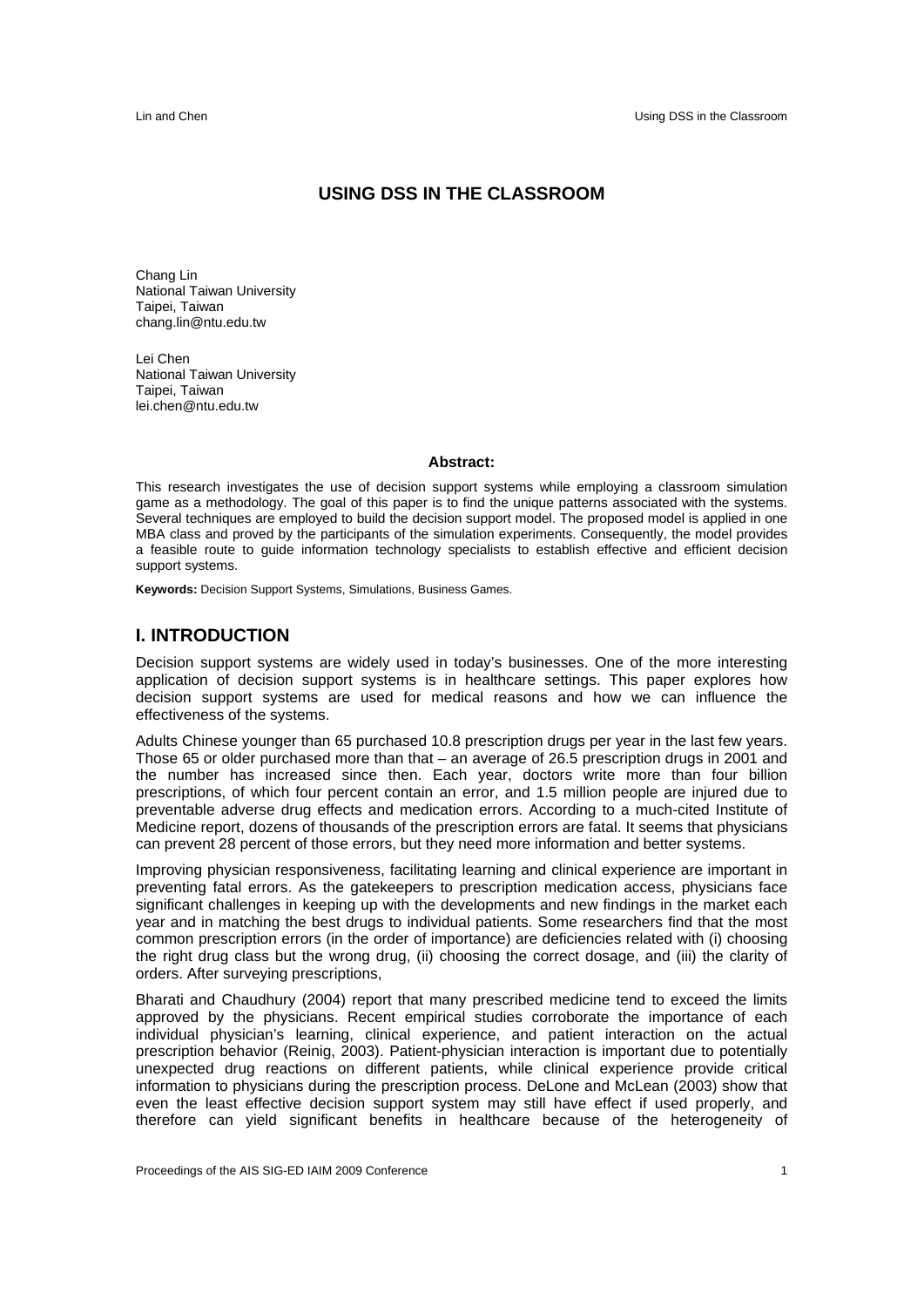effectiveness and the side effects of drugs on patients. Sharda et al. (1988) explore decision support systems in various areas. They show that users of those systems are initially reluctant to use new systems and underestimate the quality of innovations. They also find that physicians regularly update their beliefs on the efficacy of new drugs based on their clinical experience. Further, the authors observe that prices of drugs do not have much effect on physicians' prescription choices.

Other researchers also present the ,merit of using decision support systems in this field. Srinivasan (1985) develop a forward-looking framework to examine the learning behavior of patients who switch between different treatments. The authors find that (i) patients search for a match among different treatments for their problems, (ii) they learn fairly quickly about drug effects, and (iii) their drug efficacy perceptions vary substantially. Khazanchi (1991) provide further evidence of learning by patients in OTC drug categories. The authors argue that marketing and communication strategies can expedite the learning behavior and contribute to the search behavior. Clinical decision support systems (CDSS) have the potential to help physicians with their clinical learning and hence prescription accuracy. Researchers have long advocated the use of CDSS to help improve physician's prescribing choices and expand their pharmacological knowledge in order to minimize errors.

Other researchers concentrate on prevention and the use of information to assist patients. Seidling et al. (2007) suggest that prevention of prescription dosage errors are possible but require implementation of an appropriate database and decision support tools. To help with physicians' learning process, Tamblyn (1997) proposes computer-based drug information networks and expert decision-making support systems as means to achieve an accurate record of drugs (and associated problems) currently being taken by patients and an expert resource in the selection of drug treatment. CDSS may reduce physician errors by identifying the right drug for a patient. Computerized physician order entry (CPOE) plays an important role in CDSS for an improved drug – patient match. CPOE facilitates the accurate drug selection and reduces the rate of non-intercepted serious medication errors by more than half.

Furthermore, Bochicchio et al. (2006) report that the use of web-based handheld decision support technology is highly effective in improving antibiotic decision accuracy among physicians. In a recent review of the literature, Ammenwerth et al. (2008) provide evidence that the use of CPOE leads substantial reductions in medication errors and ADEs (13 to 99 percent, as reported by 23 of the 25 studies that have been reviewed). The authors also find that the use of CPOE was associated with a 66 percent reduction in total prescribing errors in adults. CDSS may also reduce the ongoing dosage- and drug application-related errors once the drug is prescribed.

Kirk et al. (2005) assess the rate of medication errors in predominantly ambulatory pediatric patients and the effect of decision support systems on medication error rates of two commonly prescribed drugs. They find a computer-calculated error rate of 12.6 percent compared with the traditional error rate of 28.2 percent, with most errors resulting from under-dosage. Berner et al. (2006) conduct a randomized, controlled experiment and find that participants with a personal digital assistant-based CDSS made fewer unsafe treatment decisions than participants without the CDSS. Mirco et al. (2005) find evidence that the use of clinical decision support systems is vital in achieving maximum medication safety and reducing medication error rates.

In this paper, we propose a clinical learning model for physicians supported by two important CDSS features. The first feature is related to the initial drug selection. The second CDSS feature provides an ongoing dosage and application support for a focal drug. The proposed framework provides an analytical model to investigate the effects of different CDSS features. Our focus is DSS and the factors that affect their effectiveness. Using the proposed model, we investigate how the two CDSS features relate to the clinical learning of physicians. We follow an approach akin to that of Ein-Dor and Segev (1984) in their business game studies. The analytical results suggest that the decision support on drug selection is critical. Improving the initial drug selection process raises the drug-patient match conviction and positively influences the importance of the patient-level information for the physician. On the other hand, absent improvements in successful drug selection, the use of CDSS may in fact negatively influence the clinical learning. The intuition behind this result is the following. CDSS makes physicians more certain on the expected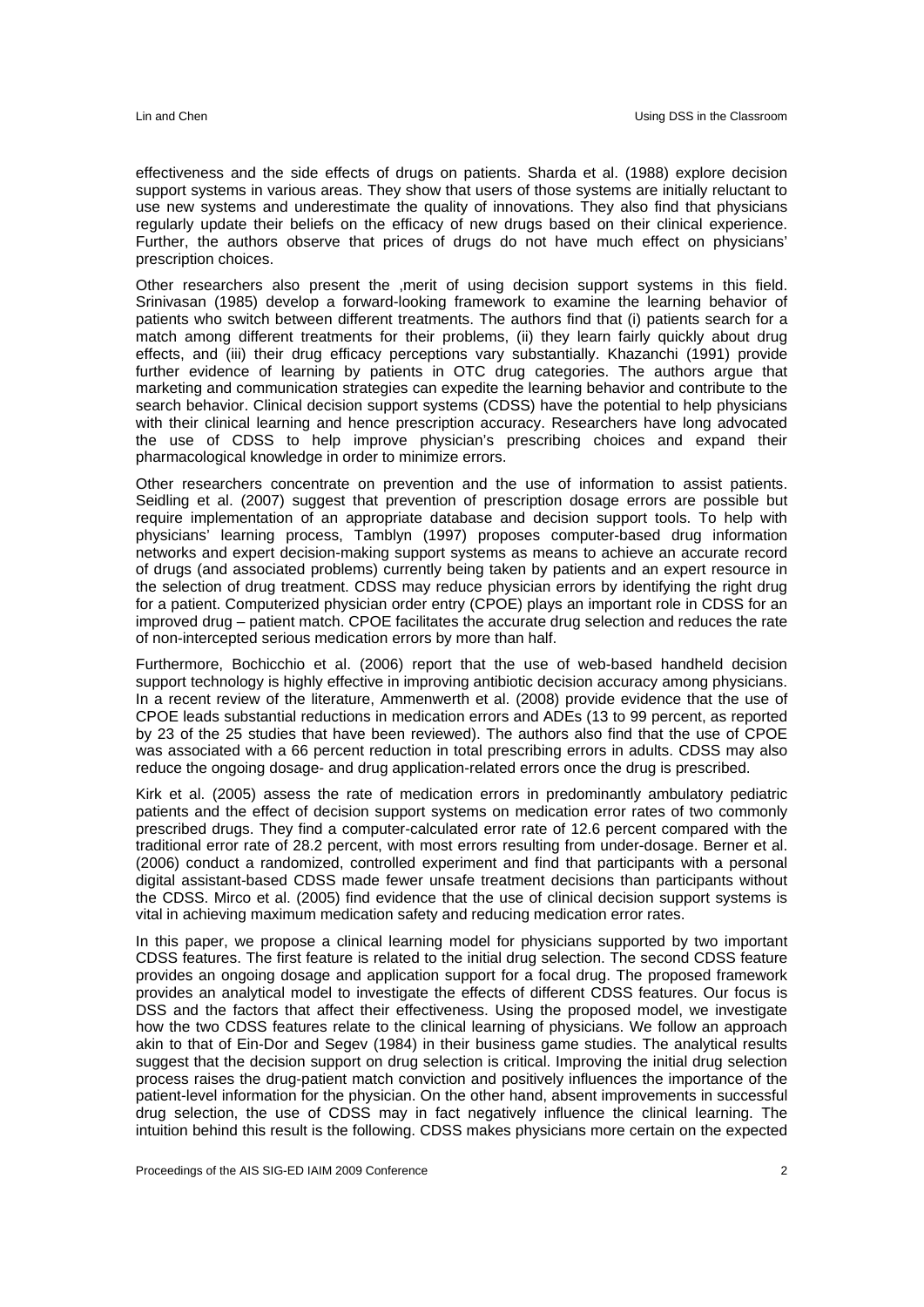efficacy of a drug without affecting their patient-drug match conviction. Consequently, the information gathered from individual patients is weighed relatively less compared to their efficacy expectations while prescribing a drug. We next present a model for the clinical learning mechanism and then analyze the role of CDSS on physicians' learning behavior. We conclude the paper concludes with a summary of results and briefly outline the salient aspects of an empirical analysis that we aim to conduct in this domain.

#### **II. THE MODEL**

We follow the approach taken by Akcure and Ozdemir (2009) in their study of decision support systems: Consider a physician who needs to decide whether to prescribe a focal drug representing a treatment plan. Selecting the treatment requires an ongoing decision on dosage and application of the focal drug. For example, a patient may be diagnosed with bi-polar disorder. Then, the treatment plan requires an initial decision on prescribing a treatment in the therapeutic category. Once a specific treatment is prescribed, the physician observes the patient's response to the drug and collects additional information on an ongoing basis.

Prescription preferences evolve over time. The preferences of a certain Physician *i* can be represented by a set of vectors Q. Those include his past preferences and his or her present ones. Note that the prescription at hand may differ based on their prescription habits, and the subscript *i* captures the physician-specific carryover coefficients. A different value of *i* implies that physicians carry over their preferences into the future periods. For example, when a physician prescribes a mature drug that has been in the market for a sufficiently long time and follows an established treatment plan, there may be limited new information during period *t*. Then, the preference towards the treatment plan would be mainly based on past preferences. When considering the value of *I,* one needs to characterize the prescription behavior that is not much influenced by the previous period's preferences. When enough new information is available for a treatment plan, the prescription preference becomes a function of the most recent information.

The error term captures the errors associated with the drug efficacy which depend on the use, application and dosage. For example, depending on the specific condition of the patient, the optimal prescription dosage, frequency of use and overall application may change. We let the error to follow a normal distribution a certain mean and standard deviation. When a physician is not using a CDSS, the physician relies only on her own memory. This is the case where d equals to one and all the uncertainty is captured by the physician-specific variance *i V* . On the other hand, availability of a CDSS reduces the uncertainty. The effectiveness of the CDSS in reducing the uncertainty is captured by *d*. As *d* decreases towards zero, the CDSS becomes more effective and essential in identifying and minimizing dosage related errors. Note that, according to the model, although CDSS provides a useful tool in reducing uncertainties, physicians still differ given their own work environments and skills, and a physician experiencing a high degree of uncertainty benefits from the CDSS more than a physician with a low degree of uncertainty.

In addition, patient life styles vary and may influence the initial decision to follow a specific treatment. Some patients working under strenuous conditions or suffering from other pains may not follow certain types of treatments or take drugs that may interfere with their conditions. The number of new prescriptions is a function of preference, where the random term includes the errors related to the drug selection. This randomness follows a normal distribution also with given mean and variance. We allow the variance to vary across physicians due to differences in patient profiles. The parameter *g* captures another feature of the CDSS. A low value of g indicates that the CDSS is effective in identifying and reducing the potential drug interaction with patient profile match related errors.

Suppose during period *t* physician *i* handles *it n* new patients. Let *Y* denote the total number of new prescriptions in period *t* and follow a Poisson distribution. The probability of observing *y*  prescriptions equals where the mean of the distribution is is proportional to an exponential one. Note that according to this data, the mean number of prescriptions for the focal drug *Y* depends on the total number of new patients. We see that a change alters the probability of prescribing the focal drug and may take a high value if the drug works all the time for all patients in the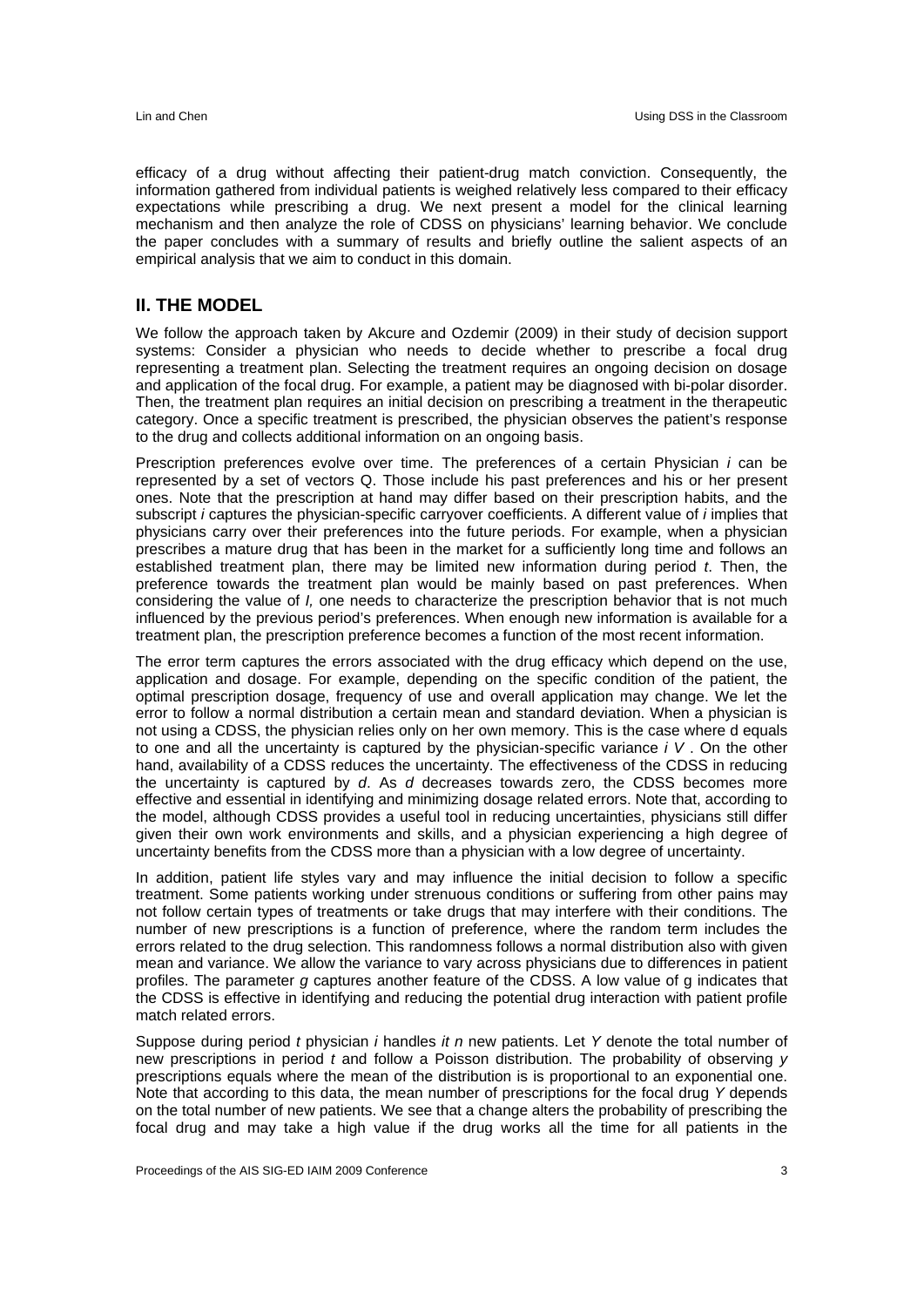therapeutic category. On the other hand, a low value reduces physicians' probability of prescribing the focal drug.

One effective way to measure those changes is by using a simulation. A simulation is by definition a highly complex man-made environment. Its objective is to offer participants the opportunity to learn by doing and to engage them in a simulated experience of the real world (e.g., Ben-Zvi, 2006; Garris et al., 2002; Martin, 2000). This makes it possible to come up with conclusions that can later be generalized to reality as the behavior of participants changes along the simulation (e.g., Lainema and Makkonen, 2003).

When looking at the literature, many studies looked at simulations or used simulations as a research tool. For example, Ben-Zvi and Carton, 2007; Courtney and Paradice, 1993; Dickson et al., 1977; Faria, 1987, 1998. However, researchers that explored simulations and decision support systems did not find one tool that may become handy in measuring the effectiveness of systems. See Affisco and Chanin 1989, Goslar et al. 1986, Kasper 1985.

The game we use in this study represents a tool that is successfully implemented in our classes and then can be used for other purposes. We use it in the healthcare setting we have created. The simulation develops several skills that we regard as important to explore, definitely in the field of medicine.

#### **III. METHODOLOGY**

The need for curricula to be up-to-date with the knowledge of current practices, business models and applications is well recognized in the current dynamic environment. Responding to the challenge of meeting the ever moving target of 'being current' and 'relevant', academic institutions are involved in an on-going curriculum development effort. Developing and teaching a current and relevant curriculum is challenging and stimulating because of the topic's rapid evolution and its interfacing effect on every aspect of business. The dot com crash in 2001 undermined some of the foundational premises on which technology is taught in business schools. For example, the electronic marketplaces and application service providers (ASPs) that were predicted to create multi-billion dollar markets by 2004, rapidly faded out as several firms went out of business. Also, in China, the number of electronic marketplaces has declined significantly from around 150 in 2001 to less than three in 2006.

It is challenging to keep up-to-date and be on top of the changing nature of technology applications, teaching materials and the introduction and occasional disappearance of some new and interesting business models, software applications and environmental conditions. Because of the ever-changing nature of course content and case studies, it is very hard to develop a course that is stable on some theory and applications, and has some longevity. It is possible that a certain course which was considered successful in 2005 may be viewed as a significant failure by 2010. For example, an established brick-and-mortar retailer in Australia has acquired its strong online competitor, a successful online retailer of green groceries and simply merged it with its existing fledgling online retailing unit. With these dynamic changes occurring regularly, it is difficult to maintain a set of local case studies and examples and present them for analysis in the class. Taking into consideration these dynamic changes, simulation courses may simply consist of some interesting overseas case studies of successes and failures, and an explanation of current applications. Such courses simply lack the sufficient depth in content and process, and do not equip students with the conceptual frameworks and critical skills necessary to deal with the changing technology and business models in the workplace.

Rapid changes in the field make course development and maintenance extremely resource intensive. In addition to keeping abreast of the evolving and changing content, academic staff teaching these courses must also continuously learn constantly evolving software applications, hardware and networks. To be effective across the broader curriculum, teaching simulations requires bringing together a wide variety of skills from a number of academic disciplines. Because of its multi-disciplinary nature, simulations also include some traditional content from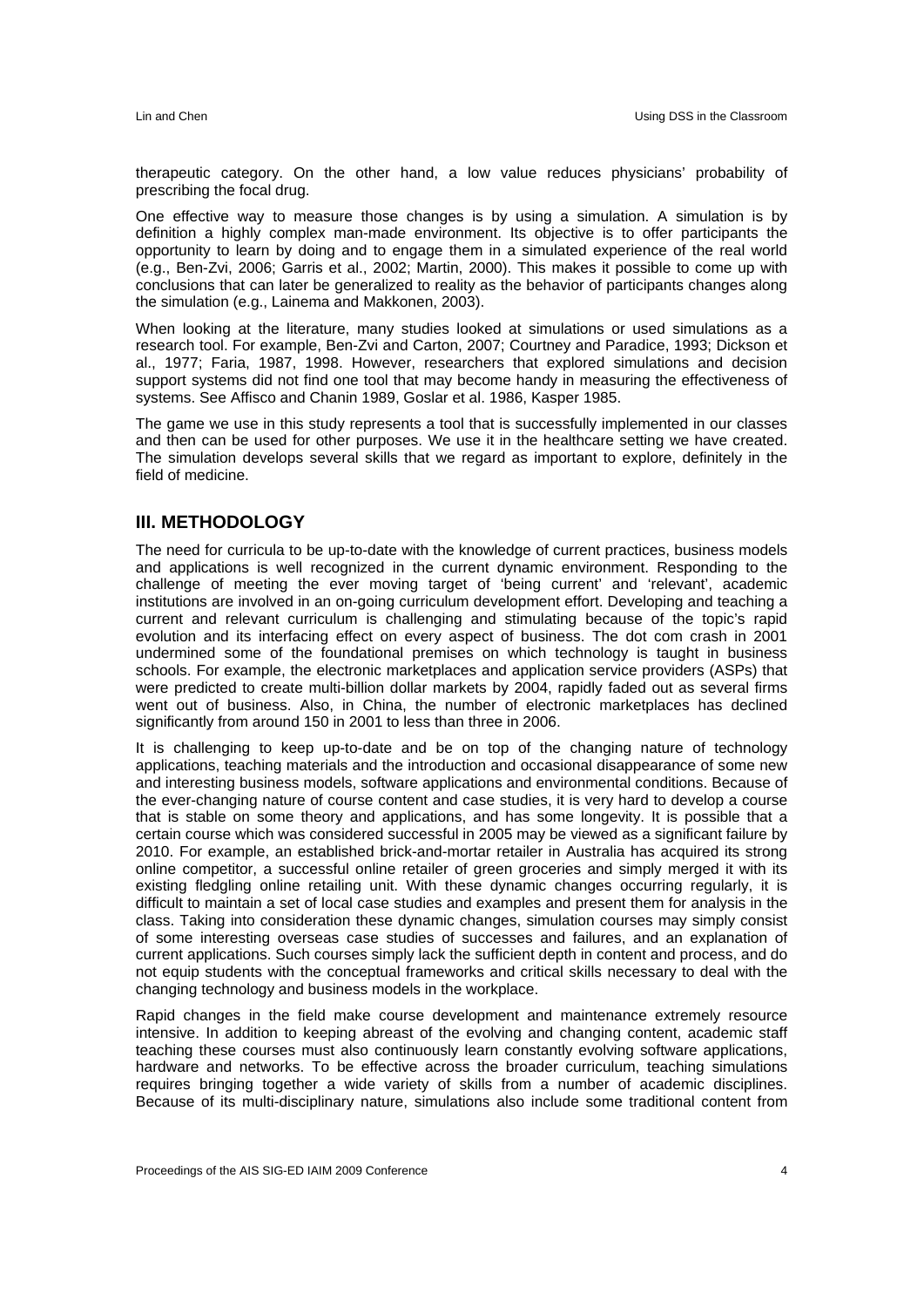other disciplines such as finance, accounting and logistics. This requirement creates a need to integrate the offerings and content across different courses taught in the business schools.

The difficulties of delivering an effective and relevant course may be exacerbated if the classes are small. With increasing number of electives to choose from, this is often the case in many business schools. This together with the recent down turn of the demand for information technology/system based courses in general in many universities; the class sizes have typically become smaller. While small classes facilitate critical analysis of case studies and critical appraisal of the latest frameworks and technology, and learning by sharing and interacting, lecture-based teaching typical in large classes is considered inappropriate for such a subject.

The following table (Table 1) presents some data about our two test groups.

| Variable    | <b>Test Group 1</b> | <b>Test Group 2</b> |
|-------------|---------------------|---------------------|
| Male        | 358                 | 725                 |
| Female      | 293                 | 525                 |
| % of Female | 45                  | 42                  |

Table 1. Demographic Statistics for the Two Investigated Groups

### **IV. HYPOTHESIS TESTS RESULTS**

When measured the levels of effectiveness of the created decision support systems, we used 4 indexes: use, design, satisfaction and contribution. We asked the participants what was their level of use; whether the design of the system was a burden, what was the level of satisfaction and whether the system contributed to making the right decisions. Those questions represent the different measures of effectiveness of the systems. We present the main results in Table 2. Performing statistical tests, our findings show that the levels of satisfaction were the highest, although the contribution was lower than expected.

| Table 2. Means, Standard Deviations (S.D.), Z values and p-values of System Effectiveness |  |  |  |  |
|-------------------------------------------------------------------------------------------|--|--|--|--|
|-------------------------------------------------------------------------------------------|--|--|--|--|

| Variable     | Group 1     |      | Group 2     |             | z    | p-value |
|--------------|-------------|------|-------------|-------------|------|---------|
|              | <b>Mean</b> | S.D. | <b>Mean</b> | <b>S.D.</b> |      |         |
| Use          | 5.25        | 0.59 | 5.16        | 0.51        | 1.36 | 0.1854  |
| Design       | 5.04        | 0.41 | 4.96        | 0.46        | 1.64 | 0.1168  |
| Satisfaction | 4.92        | 0.82 | 4.98        | 0.86        | 1.84 | 0.0791  |
| Contribution | 5.13        | 0.74 | 5.01        | 0.69        | 1.13 | 0.2335  |

Next, we examined how the participants felt when using the simulation: whether they had greater control over the experience. We ran tests in both groups. Our findings show that although the participants experienced moral dilemmas, the two test groups did not show a higher level of dilemmas than other studies in the past. Therefore, we could not confirm that decision support system helps resolve moral dilemmas. However, on average, the participants came to realize that when making ethical decisions using a system, one should pay attention to his or her conscience. Also, they understood that solutions to ethical problems are usually not easily definable. Therefore, when examining the use of decision support systems, one should pay close attention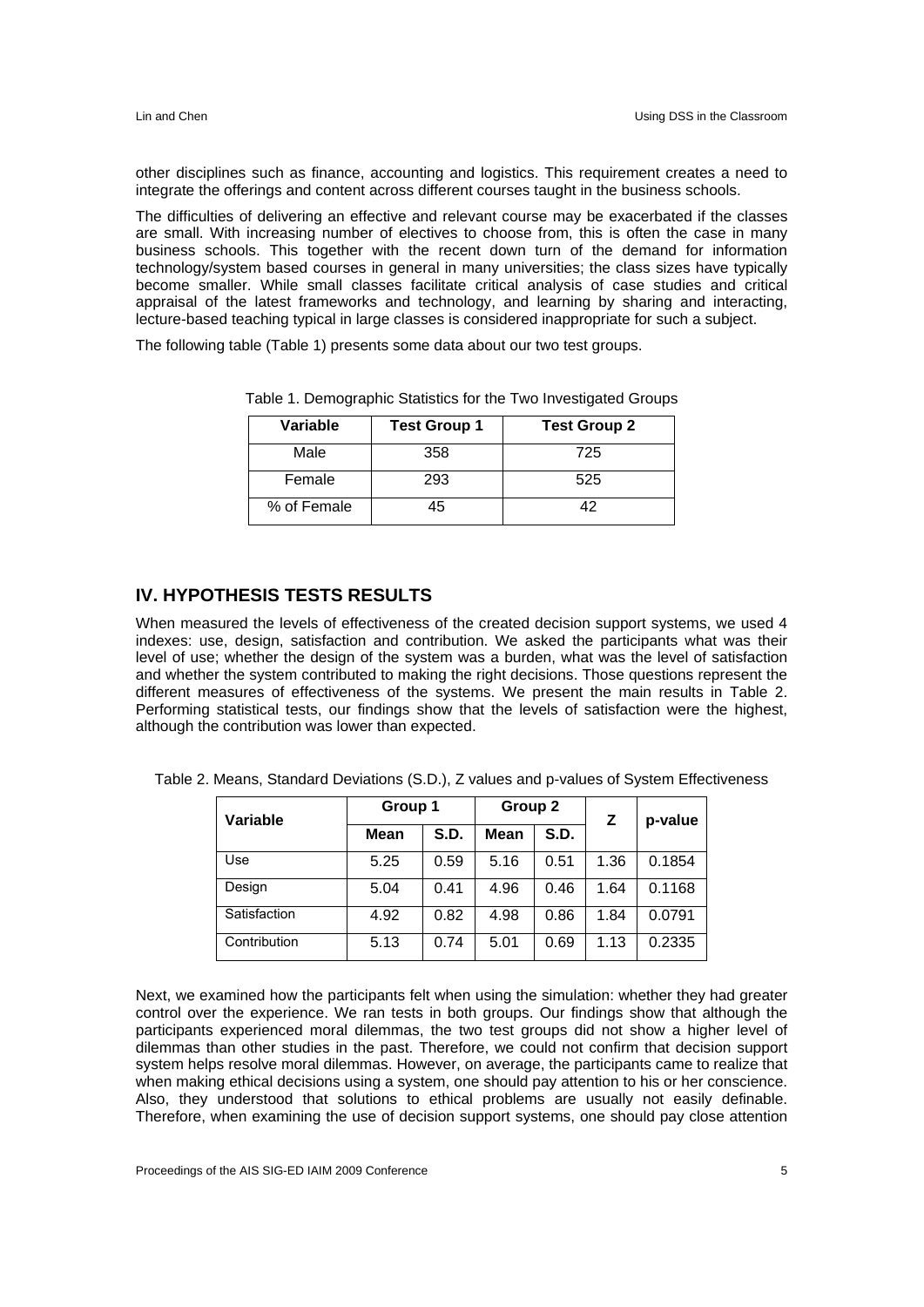to other issue than effectiveness. The results from both groups along with the statistical tests are presented in Table 3.

| <b>Variable</b>                                       | Group 1 |      | Group 2     |             | Z     | p-value |
|-------------------------------------------------------|---------|------|-------------|-------------|-------|---------|
|                                                       | Mean    | S.D. | <b>Mean</b> | <b>S.D.</b> |       |         |
| Greater<br>Control                                    | 5.55    | 0.68 | 5.62        | 0.62        | 0.76  | 0.4421  |
| Moral<br><b>Dilemmas</b>                              | 4.53    | 0.64 | 4.61        | 0.67        | 0.81  | 0.3843  |
| Awareness<br>of one's<br>conscience                   | 5.08    | 0.59 | 5.01        | 0.51        | 0.89  | 0.3713  |
| Ethical<br>problems<br>are not<br>easily<br>definable | 5.93    | 0.52 | 5.86        | 0.46        | 1.01  | 0.3106  |
| Experiencin<br>g problems                             | 5.86    | 0.58 | 4.59        | 0.42        | 17.49 | < 0.001 |

Table 3. Means and Standard Deviations (S.D.), Z values and p-values of Responses for the two Test Groups.

Our final investigation dealt with the degree the additional technical burden placed on the participants, due to the fact that they had to interface via the internet and the system is not just a static system that they operate. We also studied how technical factors affect their behavior and what is the nature of communications conducted between players and the administrators. Based on the information presented in Table 3, it can be concluded that timeliness was not achieved and internet-use problems, rather than learning coaching, dominated participant communications for both groups. The results, however, present a significant difference between the two groups.

### **V. DISCUSSION AND CONCLUSIONS**

Business value of information technology in general, and decision support systems in particular are a major concern to any company today. The adoption of information technology with its variety of components, such as information systems, expert systems and decision support within the health care sector is extremely important as data is being accumulated in a faster pace than ever. Implementing information technology in healthcare settings has been the focus of many information system researchers in the last few years.

Our modest contribution to this literature is by investigating how clinical decision support systems may support physician practice, learning and their prescription behavior over time. We investigate the conditions under which adoption of these types of systems improves clinical learning and contributes to the reduction of drug-related errors. Improved patient-drug match facilitates a more responsive physician behavior and, therefore, positively contributes to the improvements in the prescription behavior. Our results show that the participants came to realize that when making ethical decisions using a system, one should pay attention to his or her conscience. Also, they understood that solutions to ethical problems are usually not easily definable. Therefore, when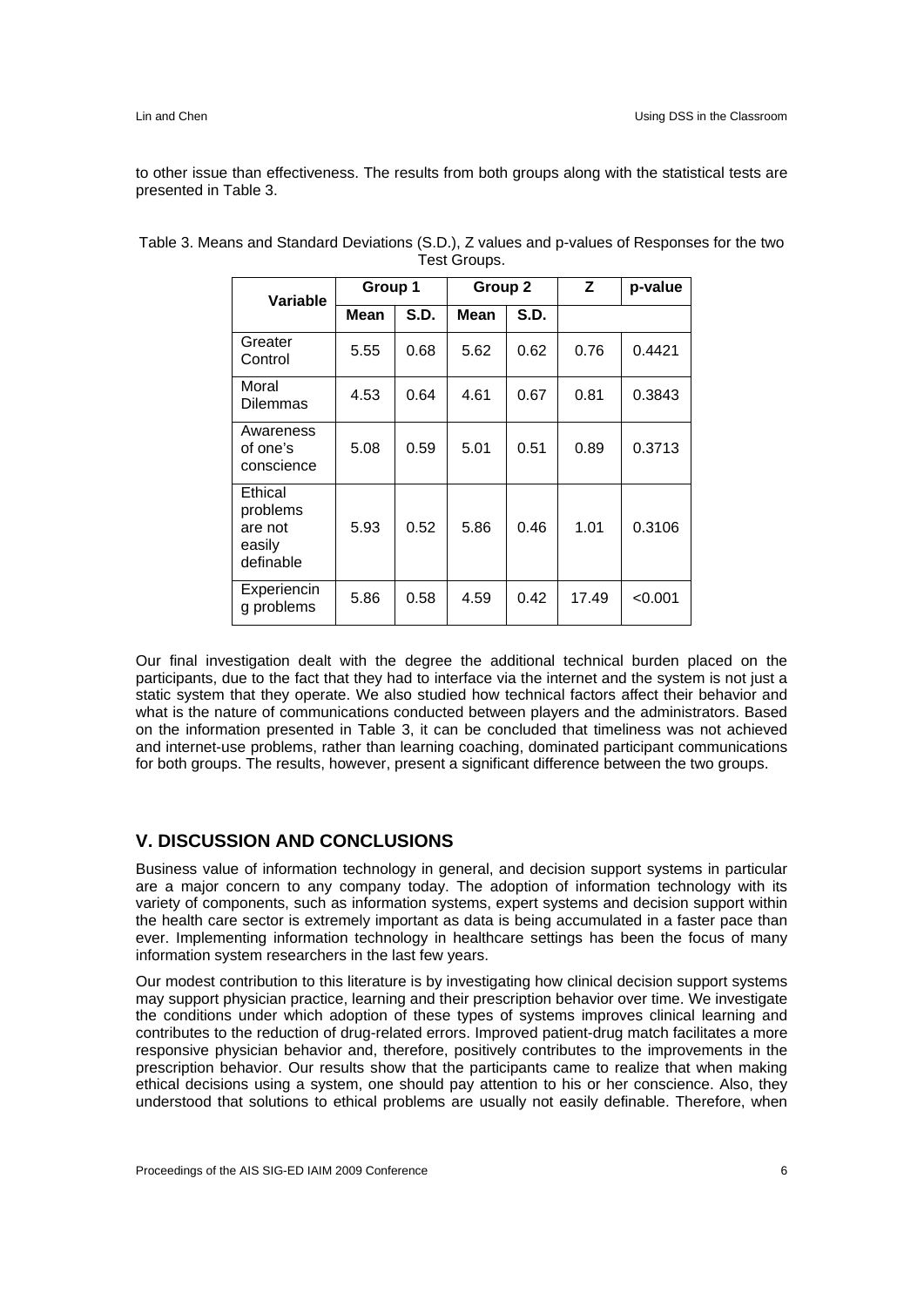examining the use of decision support systems, one should pay close attention to other issue than effectiveness.

Our next step would be to conduct an empirical analysis that incorporates some of the physicianlevel characteristics that may affect clinical behavior and decision support systems use. We have obtained a dataset from a large pharmaceutical company in the United States that includes individual physician prescription records in a therapeutic category. We have the number of new prescriptions written by each physician in the sample during each month in the past 7 years. The data also include the number of details (visits by sales representatives) and the number of samples received by each physician per month for the drug. We also have data on each physician's specialty and location by zip code. We will augment the data made available by the pharmaceutical firm with secondary data about per capita income and other demographic indexes of each zip code in which the physicians in our sample are located. We are planning to use this data to estimate physicians' response to detailing (by physician type and location) and the persistence in their preferences toward the drug's efficacy over time. We will also analyze the estimation results by the type (general practice vs. specialty) and location (high vs. low income zip code) of the physicians. Such an analysis would provide insights on which types of decision support offer more potential for which categories of physicians, and correspondingly, which decision support systems implementations are more likely to fail. We expect to obtain the empirical results in the near future.

While in this paper our main focus is on the clinical learning aspect of decision support systems, we acknowledge that physicians in general have access to and can benefit from other information sources as well. Those sources can very well be training and detailing by pharmaceutical companies and others. A decision support system may be used for training activities as well. Those activities can serve as tools for medical students, still obtaining their degree. In addition, while our model can incorporate such additional information sources, the relative importance of these sources (e.g., detailing) diminishes once physicians start prescribing a focal drug. Therefore, we maintain that physicians rely most extensively on their clinical prescription experience over time, rather than relying on the system they actually use.

#### **REFERENCES**

- Affisco, J. F., and Chanin, M.N., (1989) "The Impact of Decision Support Systems on the Effectiveness of Small Group Decisions - An Exploratory Study", *Developments in Business Simulation & Experiential Exercises*, 16, pp. 132-135.
- Akcure, M.T. and Ozdemir Z.D. (2009) "Physicion Learning and Clinical Decision Support Systems", Proceeding of the *Americas Conference on Information Systems* (AMCIS).
- Ammenwerth E., Schnell-Inderst, P. Machan, C. And Siebert. U. (2008) "The effect of electronic prescribing on medication errors and adverse drug events: A systematic review", *Journal of the American Medical Informatics Association*, (15)5, pp. 585-600.
- Baroudi, J.J., Olson, M.H., and Ives, B. (1986) "An Empirical Study of the Impact of User Involvement on System Usage and Information Satisfaction", *Communications of the ACM* (29)3, pp. 232-238.
- Ben-Zvi T., (2006) "Business Games as a Tool for Teaching DSS", proceedings of *the Pre-ICIS AIS SIG-ED IAIM International Conference*, Milwaukee, Wisconsin.
- Ben-Zvi T. and Carton, T.C., (2007) "Business Games as Pedagogical Tools", Proceedings of the Portland International Center for Management of Engineering Technology (PICMET) Conference, Portland, Oregon.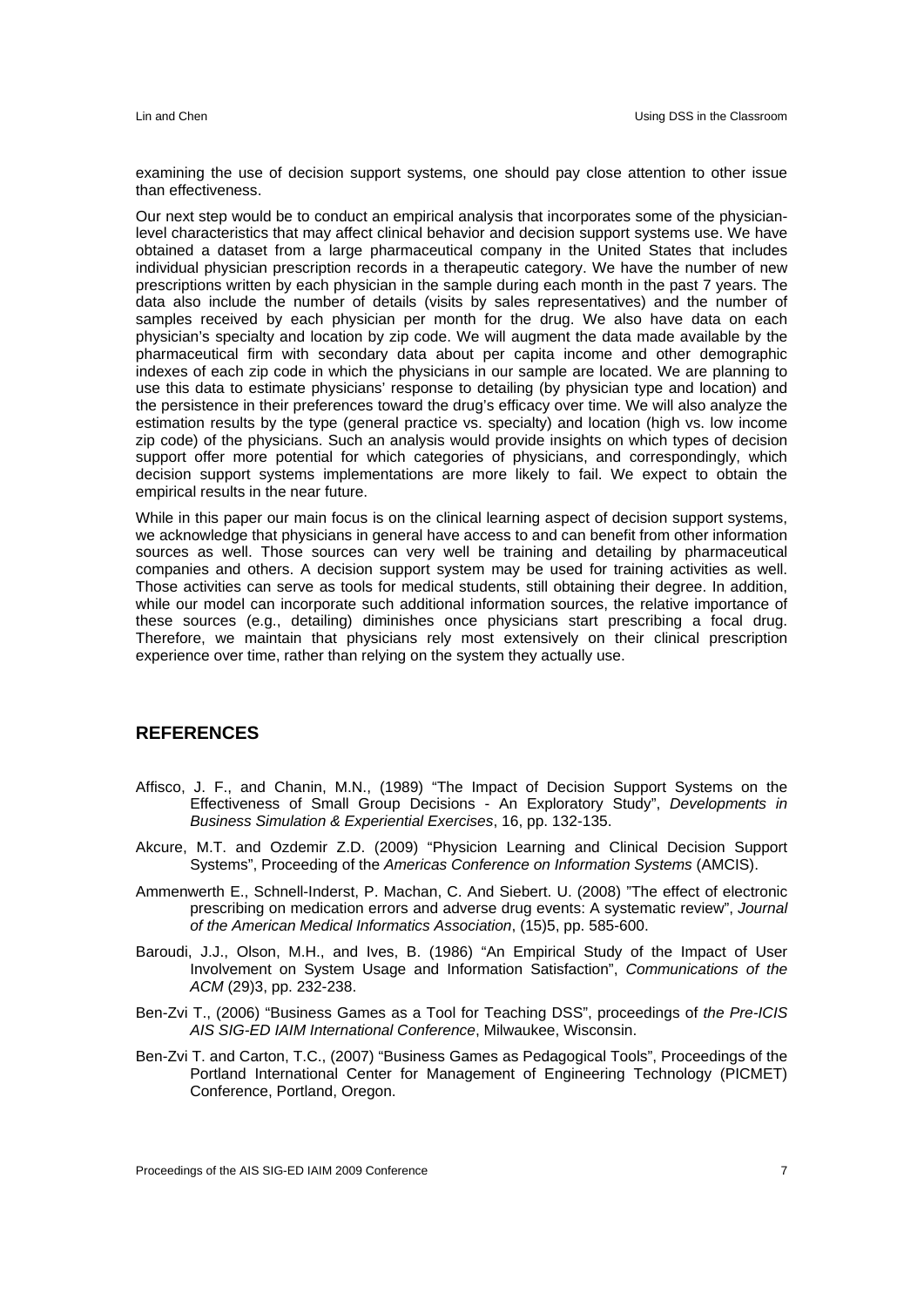- Berner, E.S., Houston, T.K. Ray, M.N. (2006) "Improving ambulatory prescribing safety with a handheld decision support system: A randomized controlled trail", *Journal of the American Medical Informatics Association*, (13)2, pp. 171-179.
- Bharati, P., and Chaudhury, A. (2004) "An Empirical Investigation of Decision-Making Satisfaction in Web-Based Decision Support Systems", *Decision Support Systems* (37)2, pp. 187- 197.
- Bochicchio, G.V., Smit, P.A. Moore, R. (2006) "Pilot study of a web-based antibiotic decision management guide", *Journal of the American College of Surgeons*, (202)3, pp. 459-467.
- Courtney J. F., and Paradice D. B., (1993) "Studies in Managerial Problem Formulation Systems," *Decision Support Systems*, 9, pp. 413-423.
- Cronbach, L.J., (1951) "Coefficient Alpha and Internal Structure of Tests", *Psychometrics* (16)3, pp. 297-334.
- DeLone, W.H. and McLean, E.R. (2003) "The DeLone and McLean Model of Information Systems Success: A Ten-Year Update", *Journal of Management Information Systems* (19)4, pp. 9-30.
- Dickson G.W., Senn, J.A., and Chervany, N.L. (1977) "Research in Management Information Systems: The Minnesota Experiments", *Management Science* (23)9, pp. 913-923.
- Ein-Dor, P., and Segev, E. (1984) "Business Games: Laboratories for Implementation Research In MIS", *Applications of Management Science*, pp. 133-158.
- Ein-Dor, P., and Segev, E. (1978) "Organizational Context and the Success of Management Information Systems", *Management Science* (24)10, pp. 1064-1077.
- Faria, A. J. (1998) "Business Simulation Games: Current Usage Levels An Update", *Simulation and Gaming*: *An International Journal* (29)3, pp. 295-308.
- Faria, A.J. (1987) "A Survey of the Use of Business Games in Academia and Business", *Simulation and Games*: *An International Journal* (18)2, pp. 207-224.
- Garris, R., Ahlers, R., and Driskell, J.E. (2002) "Games, Motivation and Learning: A Research and Practice Model", *Simulation & Gaming: An Interdisciplinary Journal* (33)4, pp. 441- 467.
- Garrity, E.J., and Sanders, G.L. (1998) "Dimensions of Information Systems Success", in Garrity, E.J., and Sanders, G.L. (Eds.), *Information Systems Success Measurement*, Idea Group Publishing, Hershey, PA, pp. 13-45.
- Goslar, M.D., Green, G.I., and Hughes, T.H. (1986) "Decision Support Systems: An Empirical Assessment for Decision Making", *Decision Sciences* (17)1, pp. 79-91.
- Kasper, G. M., (1985) "The Effect of User Developed DSS Applications on Forecasting Decisionflaking Performance in an Experimental Setting", *Journal of Management Information Systems*, (2)2, pp. 26-39.
- Khazanchi, D. (1991) "Evaluating decision support systems: A dialectical perspective", Proceedings of the *twenty-fourth Annual Hawaii International Conference on Systems Sciences (HICSS-24*), IEEE Computing Society Press, III, pp. 90-97.
- Kirk R.C., Goh, D.L.M. Packia, J. (2005) "Computer calculated dose in paediatric prescribing", *Drug Safety*, (28)9, pp. 817-824.
- Lainema, T., and Makkonen, P. (2003) "Applying constructivist approach to educational business games: Case REALGAME", *Simulation & Gaming: An Interdisciplinary Journal* (34)1, pp. 131-149.
- Martin, A. (2000) "The Design and Evolution of a Simulation/Game for Teaching Information Systems Development", *Simulation & Gaming: An Interdisciplinary Journal* (31)4, pp. 445-463.